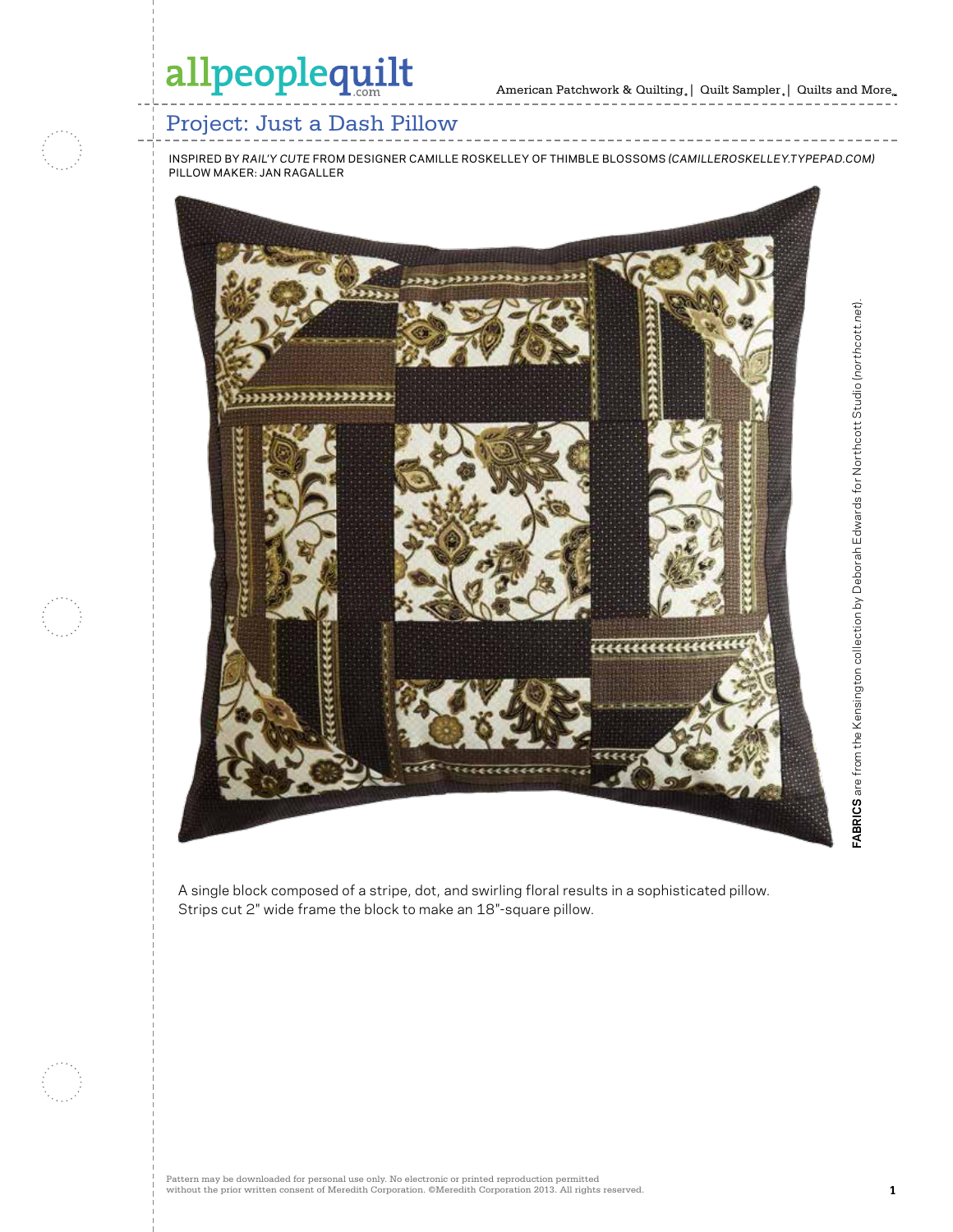## allpeoplequilt

### Project: Just a Dash Pillow

- Materials **•** <sup>18</sup>×21" pieces (fat quarters) *each* of white floral and brown stripe (block)
- **•** 3⁄4 yards brown dot (block, border, backing fabric)
- **•** Polyester fiberfill

Finished pillow: 18" square Finished block: 15" square

Yardages and cutting instructions are based on 42" of usable fabric width.

Measurements include 1⁄4" seam allowances. Sew with right sides together unless otherwise stated.

### Cut Fabrics

Cut pieces in the following order. **From white floral, cut:**<br>■ 2—5**7⁄8**" squares<br>■ 1—5½" square<br>■ 4—2½×5½" rectangles

- 
- 
- 
- 
- **From brown stripe, cut:**<br>■ 2—5**7⁄8**" squares<br>■ 4—2×5½" rectangles **From brown dot, cut:**
- 
- **•** 1—181⁄2" pillow backing square **•** 2—2×181⁄2" border strips **•** 2—2×151⁄2" border strips **•** 4—2×51⁄2" rectangles
- 
- 

### Assemble Block

- 1. Use a pencil to mark a diagonal line on wrong sides of the white floral 5 7⁄8" squares. (To prevent fabric from stretching as you draw the lines, place 220-grit sandpaper under each square.)
- 2. Layer a marked square atop a brown stripe 5 7⁄8" square. Sew pair together with two seams, sewing 1⁄4" on each side of drawn line ( Diagram 1). Cut pair apart on drawn line to make two triangle units. Press each triangle unit open, pressing seam toward brown stripe, to make two triangle-squares.

Each triangle-square should be 5 1⁄2" square including seam allowances. Repeat to make four triangle-squares total.

- **3.** Referring to Diagram 2, join a brown stripe 2×5**½**" rectangle, a white floral 2½×5½" rectangle, and a brown dot 2 × 5 1⁄2" rectangle to make a Rail Fence unit. Press seams toward center rectangle. The Rail Fence unit should be 5 1⁄2" square including seam allowances. Repeat to make four Rail Fence units total.
- **4.** Referring to Diagram 3, lay out triangle-squares, Rail Fence units, and the white floral 5 1⁄2" square in three horizontal rows.
- **5.** Sew together pieces in each row. Press seams away from Rail Fence units. Join rows to make a block. Press seams in one direction. The block should be 15 1⁄2" square including seam allowances.

### Complete Pillow

- **1.** Referring to Pillow Assembly **Diagram,** sew brown dot  $2\times15\frac{1}{2}$  border strips to opposite edges of block. Add brown dot 2 ×18 1⁄2" border strips to remaining edges to make pillow top. Press all seams toward border.
- 2. Layer pillow top and brown dot 18 1⁄2" square with right sides together. Sew together, leaving a 10" opening along one edge for turning, to make a pillow cover.
- **3.** Turn pillow cover right side out; stuff with fiberfill. Hand-stitch opening closed to complete pillow.